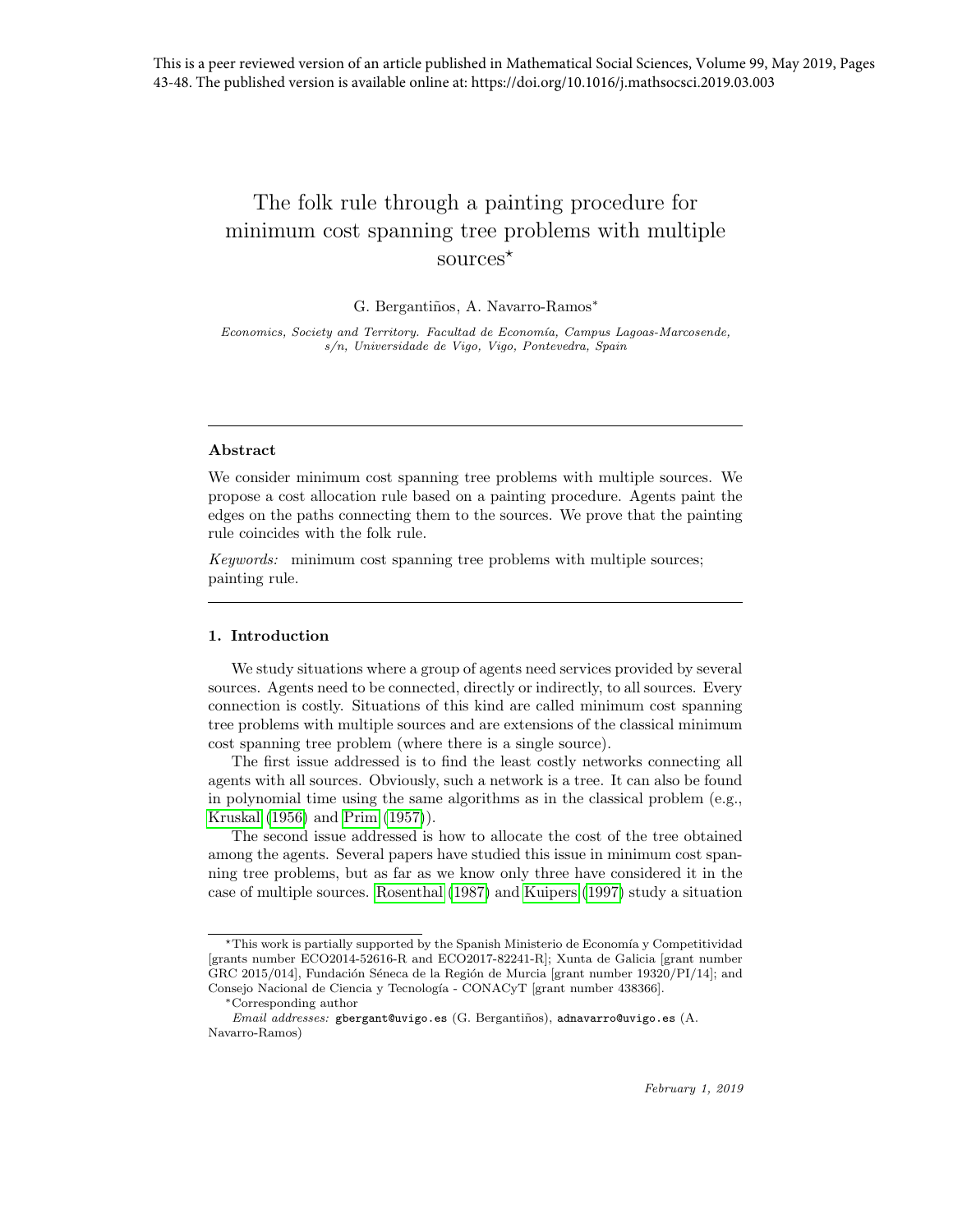slightly different from this paper, whereas Bergantiños et al. (2017) study the same situation as we present here. Rosenthal (1987) considers situations where all sources provide the same service and agents want to be connected to at least one of them. He considers a cooperative game and studies the core of that game. Kuipers (1997) considers situations where each source offers a different service and each agent needs to be connected to a subset of the sources. He also considers a cooperative game and seeks to determine under what conditions the core is non-empty. Bergantiños et al.  $(2017)$  study the same situation as in this paper. They extend different definitions of the folk rule, defined for classical minimum cost spanning tree problems, to the case of multiple sources. They also present some axiomatic characterizations of the folk rule.

In classical minimum cost spanning tree problems the folk rule is one of the most important rules. It has been studied in several papers, including Bergantiños and Kar  $(2010)$ , Bergantiños et al.  $(2010, 2011, 2014)$ , Bergantiños and Vidal-Puga (2007, 2009), Branzei et al. (2004), and Tijs et al. (2006).

Our paper is closely related to that of Bergantiños et al.  $(2014)$ . They study a general framework of connection problems involving a single source, which contains classical minimum cost spanning tree problems. They propose a cost allocation rule, called the painting rule because it can be interpreted through a painting story. The idea is the following: start with a tree  $t$ ; for each agent, identify the unique path in  $t$  from that agent to the source. Agents start painting the first edge on that path. Following a protocol, an agent continues painting until all edges on her path have been painted. They also give some axiomatic characterizations of the painting rule. They prove that the painting rule coincides with the folk rule in classical minimal cost spanning tree problem. Thus, they obtain a new way of computing the folk rule and a new axiomatic characterization.

The objective of this paper is to extend the definition of the painting rule to the case of minimum cost spanning tree problems with multiple sources. The main problem that arises when doing this is that given a tree and an agent, several paths in the tree could connect the agent to a source. In order to avoid this problem, we define a two-phase procedure: In Phase 1, given a tree  $t$ , we compute a tree  $t^*$  with the same cost as t such that  $t^*$  is also a tree when it is restricted to the set of sources. Notice that for each agent there is a unique path in  $t^*$  connecting the agent with the set of all sources. In Phase 2 we apply the ideas of the painting rule to the tree  $t^*$ . This extension of the painting rule is not straightforward because it could depend on the tree  $t$  considered initially and the tree  $t^*$  computed in Phase 1, which is not determined solely by  $t$ . In Proposition 2 we prove that for each tree  $t$  and  $t^*$  considered, the painting rule always coincide with the folk rule. Thus, the painting rule is independent of the trees  $t$  and  $t^*$  considered.

The paper is organized as follows. Section 2 introduces minimum cost spanning tree problems with multiple sources. Section 3 introduces the painting rule.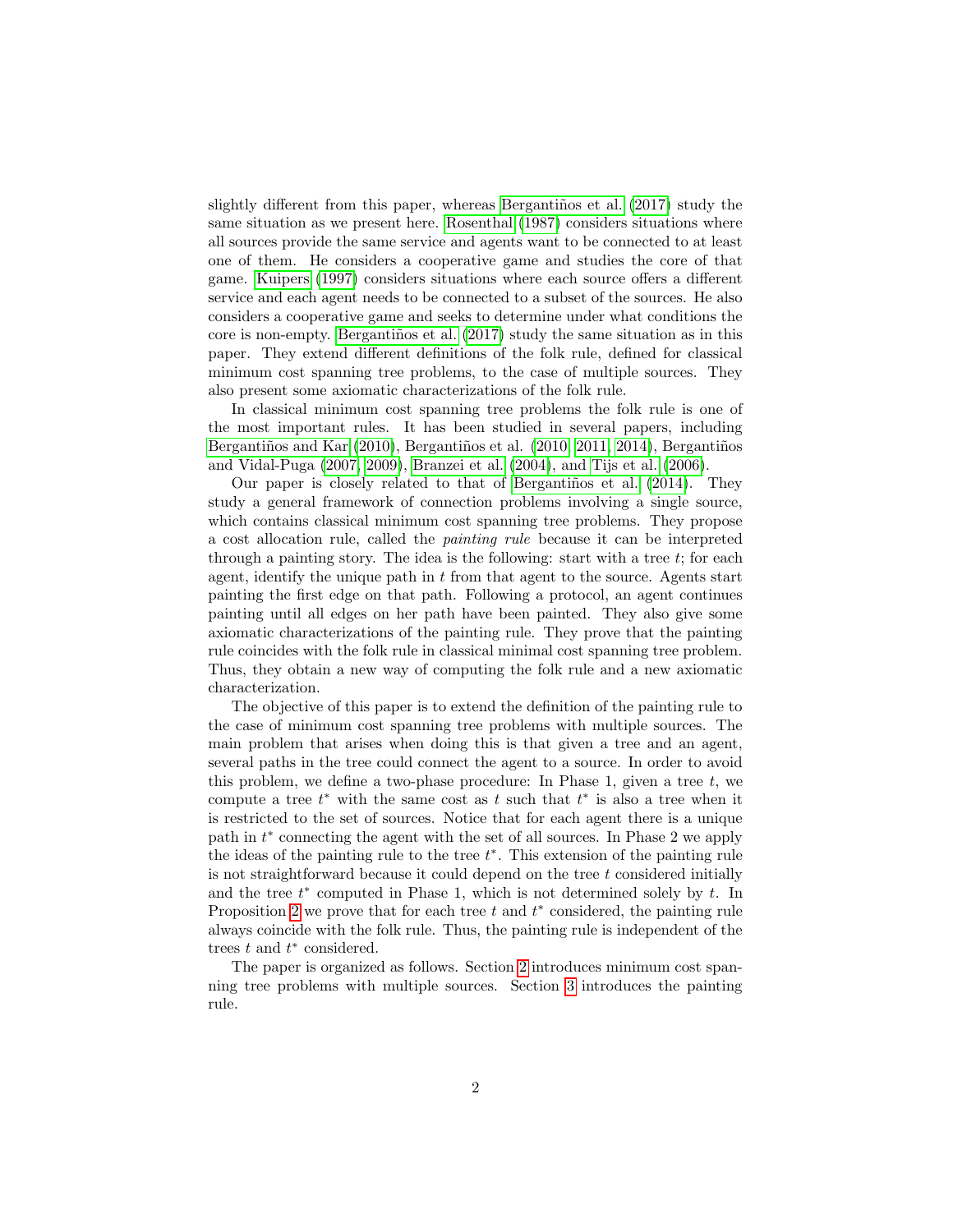#### 2. The minimum cost spanning tree problem with multiple sources

We consider situations where a group of nodes  $N$  (called agents) wants to be connected to a set of suppliers  $M$  (called sources).

Let  $N = \{1, ..., n\}$  be the finite set of agents and  $M = \{a_1, ..., a_m\}$  the finite set of sources. There is a *cost matrix*  $C = (c_{ij})_{i,j \in N \cup M}$  over  $N \cup M$  representing the cost of the direct link between any pair of nodes, with  $c_{ji} = c_{ij} \geq 0$  and  $c_{ii} = 0$ , for all  $i, j \in N \cup M$ . We denote by  $\mathcal{C}^{N \cup M}$  the set of all cost matrices over  $N \cup M$ .

A minimum cost spanning tree problem with multiple sources (briefly, a problem) is a triple  $(N, M, C)$  where N is the set of agents, M is the set of sources and  $C \in \mathcal{C}^{N \cup M}$  is the cost matrix. If  $c_{ij} \in \{0,1\}$ , for all  $i, j \in N \cup M$ , then  $(N, M, C)$  is called a *simple problem*.

An edge is a non-ordered pair  $(i, j)$  such that  $i, j \in N \cup M$ . Sometimes we write ij instead of  $(i, j)$ . A network g is a subset of edges. The cost associated with a network  $g$  is defined as

$$
c(N, M, C, g) = \sum_{(i,j) \in g} c_{ij}.
$$

When there are no ambiguities, we write  $c(g)$  or  $c(C, g)$  instead of  $c(N, M, C, g)$ .

Given a network g and any pair of nodes i and j, a path from i to j in g is a sequence of distinct edges  $g_{ij} = \{(i_{h-1}, i_h)\}_{h=1}^q$  satisfying that  $(i_{h-1}, i_h) \in g$ for all  $h = 1, ..., q$ ,  $i = i_0$  and  $j = i_q$ . A cycle is a path from i to i with at least two edges. A tree is a graph without cycles that connects all the elements of  $N \cup M$ .

Two nodes  $i, j$  are *connected* in g if there exists a path from i to j in g. We say that  $S \subseteq N \cup M$  is a *connected component* on g if every  $i, j \in S$  are connected in g and S is maximal, *i.e.*, for each  $T \in N \cup M$  with  $S \subseteq T$  there exist  $k, l \in T$ ,  $k \neq l$ , such that k and l are not connected in g.

Let  $(N, M, C)$  be a simple problem. We denote by  $g^{0,C}$  the network induced by the edges with zero cost. Namely,  $g^{0,C} = \{(i,j) : i,j \in N \cup M \text{ and } c_{ij} = 0\}.$ We say that S is a C-component if S is a connected component on  $g^{0,C}$ .

The first issue addressed in the literature is how to find a tree with the lowest associated cost (which is not necessarily unique). This problem is polynomial and the algorithms of Kruskal (1956) and Prim (1957) enable such a tree, which is called *minimal tree*  $(mt)$ , to be computed. We denote by  $m(N, M, C)$  the cost of any mt in  $(N, M, C)$ .

Let  $(N, M, C)$  be a problem and t a minimal tree in  $(N, M, C)$ . For each  $i, j \in N \cup M$  we denote by  $t_{ij}$  the unique path in t joining i and j. Bird (1976) defines the *minimal network* associated with the minimal tree  $t$  as the problem  $(N, M, C^t)$ , where  $c_{ij}^t = \max_{(k,l) \in t_{ij}} c_{kl}$ . It is well known that  $C^t$  is independent of the chosen t. Then, the *irreducible problem*  $(N, M, C^*)$  of  $(N, M, C)$  is defined as the minimal network associated with any minimal tree in  $(N, M, C)$ .

After obtaining a minimal tree, the second issue addressed is how to divide its cost among the agents. A cost allocation rule (briefly, a rule) is a mapping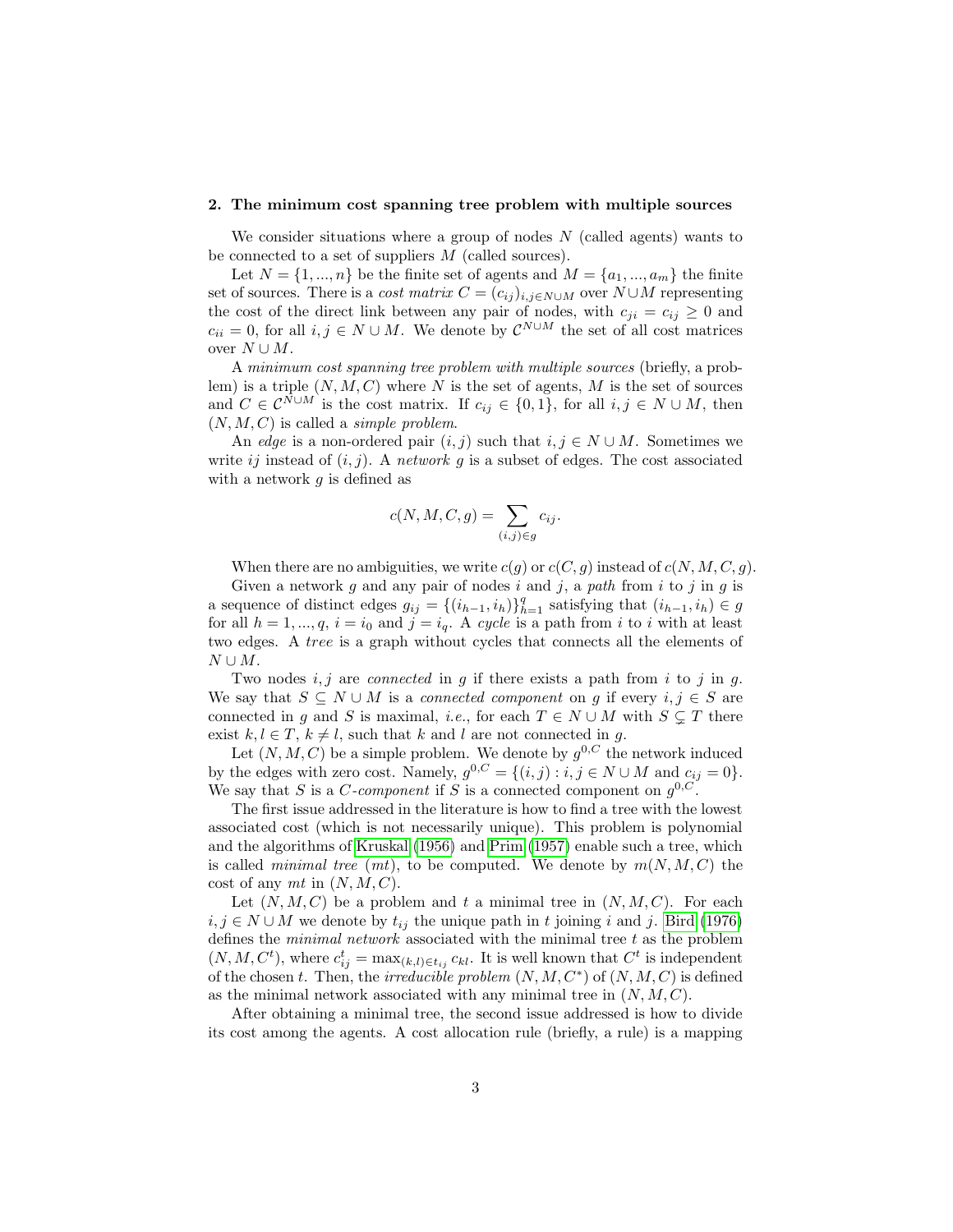f that associates a vector  $f(N, M, C) \in \mathbb{R}^N$  with each problem  $(N, M, C)$  such that  $\sum_{i\in N} f_i(N, M, C) = m(N, M, C)$ . The *i*-th element of  $f(N, M, C)$  denotes the payment of agent  $i \in N$ .

One of the most popular rules in the classical minimum cost spanning tree problem  $(mcstp)$  is the folk rule. Bergantiños et al. (2017) extend the definition of the folk rule to the problem with multiple sources and provide several ways to obtain it. One of them is through cone-wise decomposition.

Norde et al.  $(2004)$  prove that every classical mest p can be written as a nonnegative combination of classical simple problems. What follows is an adaptation of this result to our context.

**Lemma 1.** For each problem  $(N, M, C)$ , there exists a positive number  $m(C) \in$ N, a sequence  ${C^q}_{q=1}^m$  of simple cost matrices and a sequence  ${x^q}_{q=1}^{m(C)}$  of non-negative real numbers satisfying two conditions:

- (1)  $C = \sum_{n=0}^{m(C)}$  $\sum_{q=1}^\infty x^q C^q.$
- (2) Take  $q \in \{1, ..., m(C)\}$  and  $\{i, j, k, l\} \subset N \cup M$ . If  $c_{ij} \leq c_{kl}$ , then  $c_{ij}^q \leq \overline{c}_{kl}^q$ .

Let  $(N, M, C)$  be a simple problem and  $P = \{S_1, ..., S_p\}$  the partition of  $N \cup M$  in C-components. Bergantiños et al. (2017) define the folk rule F for simple problems as follows.

$$
F_i(N, M, C) = \begin{cases} \frac{|S_k \in P : S_k \cap M \neq \emptyset| - 1}{|N|}, & \text{if } S(i, P) \cap M \neq \emptyset\\ \frac{1}{|S(i, P)|} + \frac{|S_k \in P : S_k \cap M \neq \emptyset| - 1}{|N|}, & \text{otherwise,} \end{cases}
$$

where  $S(i, P)$  is the element of P to which i belongs to. Then, the folk rule for a general problem  $(N, M, C)$  is defined as

$$
F(N, M, C) = \sum_{q=1}^{m(C)} x^q F(N, M, C^q).
$$

## 3. The painting procedure

Given a fixed tree t, Bergantiños et al.  $(2014)$  provide an algorithm to define a rule through a painting procedure in the classical mcstp. They motivate it as follows.

" In order to illustrate the procedure used to obtain the rule, assume that the nodes represent the houses of the different agents and the edges are the canals which connect them to an irrigation point. These canals need painting and there is only one machine to do this for each one. The machines cannot be moved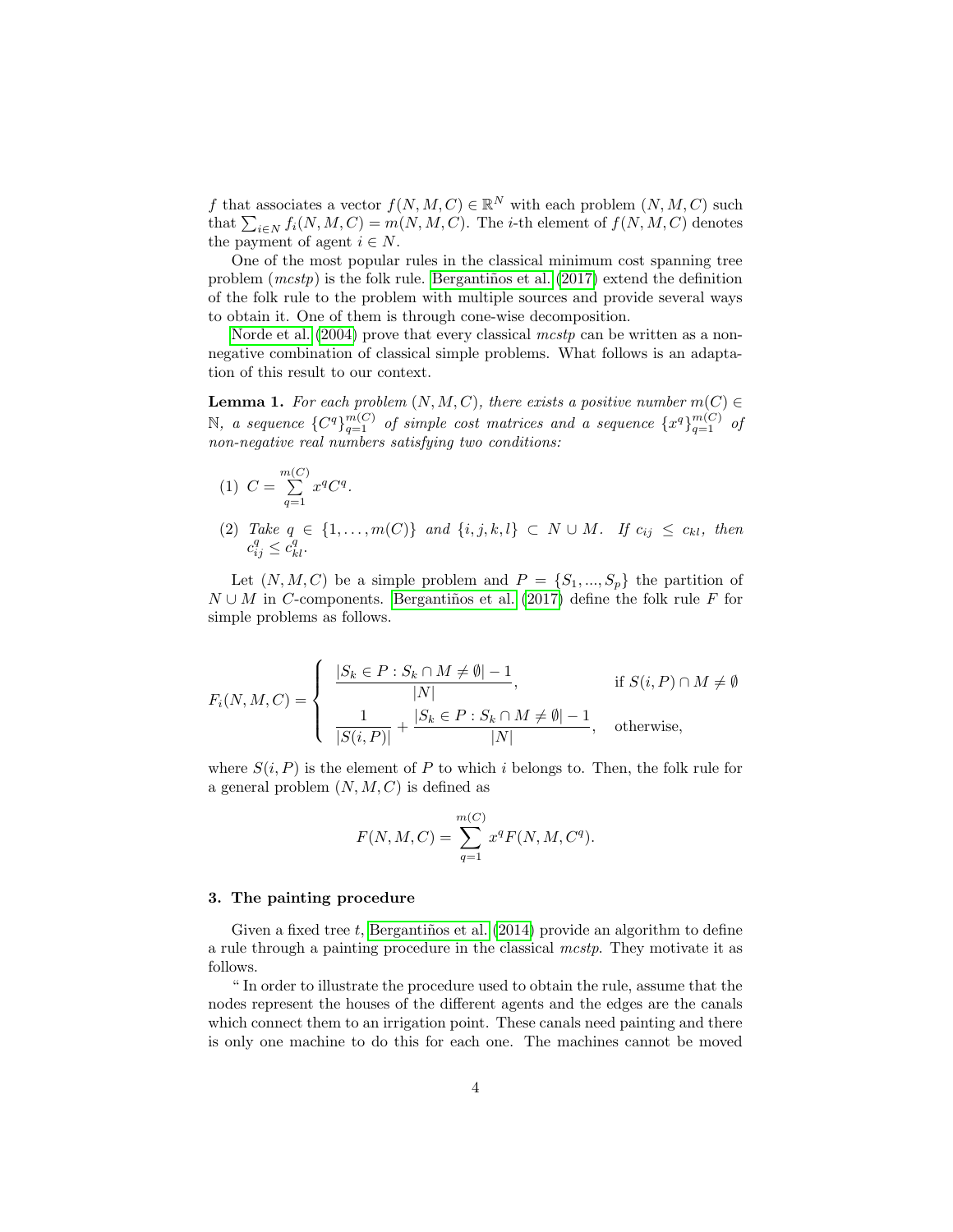to another canal and all of them work at the same speed. At every stage, each agent is assigned to an edge while the path from his house to the source has not been completely painted. The canals in  $t$  have painters assigned to them if the painting has not been completed. In each step, the agents assigned to an edge which is not completely painted share equally the time the painting machine is in operation. This can be read as their paying the same cost in that segment. At stage 1, each agent is assigned to the first edge in the unique path in  $t$  from his house to the source. At stage s, each agent is assigned to the first unpaid edge in this unique path. If all edges in such a path have already been paid for in the previous stages, then this agent has finished his job. The procedure ends when all edges have been paid for completely."

We seek to apply the procedure described above to the case of multiple sources. The main problem that arises is that with multiple sources, given a tree t and an agent i, several paths in t could connect agent i to a source in  $M$ . Assume that in the tree  $t$  all sources are directly connected to one another (namely  $t_M$ , the restriction of t to  $M$ , is also a tree). In this case, there is only one path in t to connect each agent to the nearest source.

Our idea for extending the definition of Bergantiños et al.  $(2014)$  to the case of multiple sources is the following. First, given a problem  $(N, M, C)$  and an mt t in  $(N, M, C)$ , we compute a tree  $t^*$  in  $(N, M, C^*)$  with the same cost as t such that  $t^*_M$  is also a tree. Second, we divide the cost of  $t^* \backslash t^*_M$  using the same procedure as in Bergantiños et al. (2014) and the cost of  $t_M^*$  is divided equally among all agents.

We now give an example where we explain the above procedure intuitively. It is presented formally below.

Example 1. Let  $N = \{1, 2, 3, 4\}$ ,  $M = \{a_1, a_2, a_3, a_4\}$ ,  $c_{3a_3} = 1$ ,  $c_{14} = 2$ ,  $c_{23} = 3$ ,  $c_{4a_4} = 4$ ,  $c_{34} = 5$ ,  $c_{1a_1} = 6$ ,  $c_{a_2a_3} = 7$  and  $c_{ij} = 10$  otherwise. The minimal tree t for this problem is represented in Figure 1.



Figure 1: Minimal tree for  $(N, M, C)$ .

Notice that the sources are not directly connected to one another. Every agent has several paths in t connecting her to a source. For instance, agent 1 could connect to source  $a_1$  through path  $\{(1, a_1)\}\$  or could connect to source  $a_4$ through path  $\{(1, 4), (4, a_4)\}.$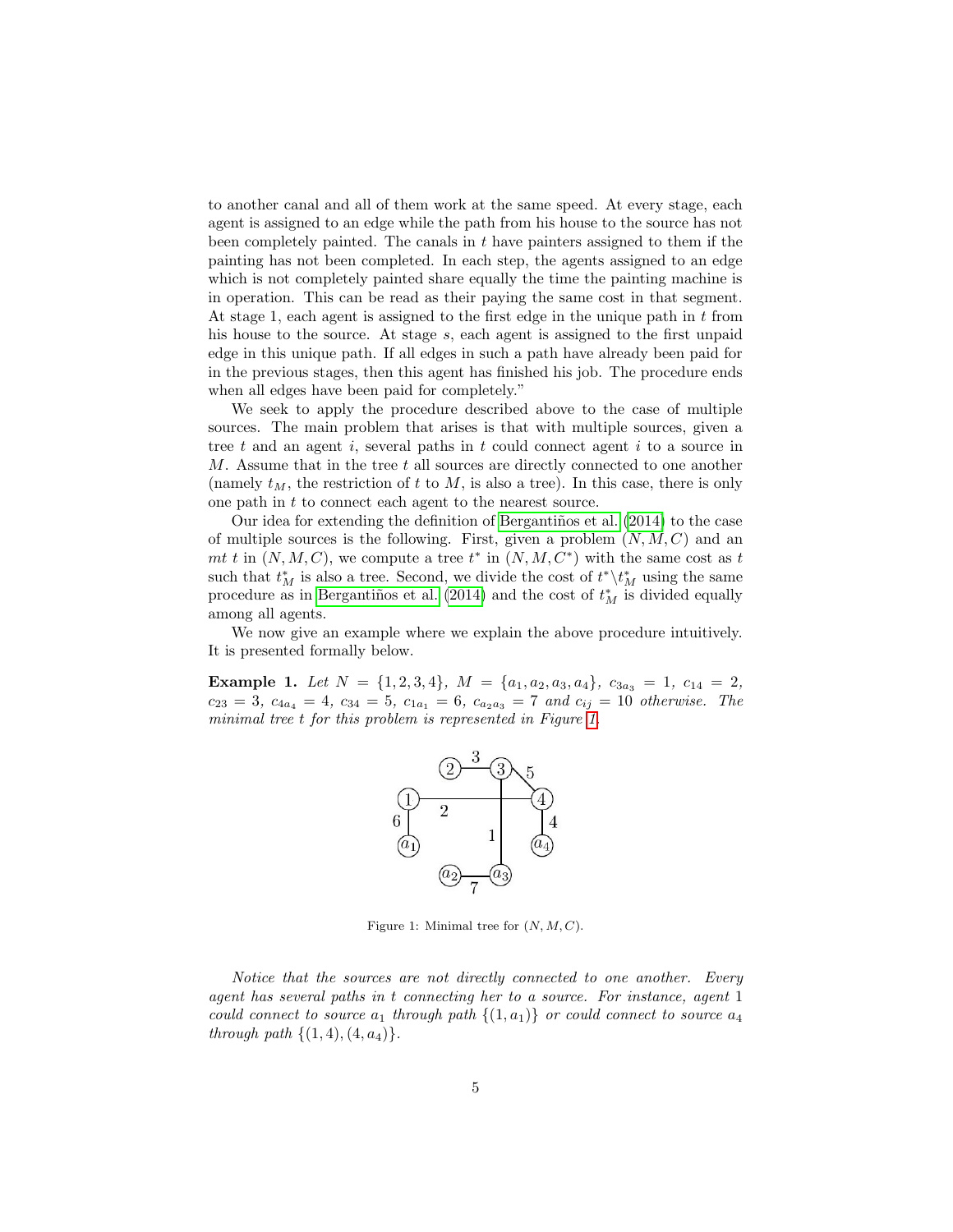We now construct the tree  $t^*$ . We first connect sources  $a_1$  and  $a_3^1$ . We remove from t the most expensive edge on the unique path in t joining  $a_1$  and  $a_3$ , which is edge  $(1, a_1)$ . We add to t the edge  $(a_1, a_3)$  and we change its cost from 10 to 6 (the cost of edge  $(1, a_1)$ ).

We now connect sources  $a_3$  and  $a_4$ . We remove from t the most expensive edge on the unique path in t joining  $a_3$  and  $a_4$ , which is edge  $(3, 4)$ . We add to t the edge  $(a_3, a_4)$  and we change its cost from 10 to 5 (the cost of edge  $(3, 4)$ ). Figure 2 shows the modified tree.



Figure 2: Alternative tree.

In this tree, each agent has a unique path to the set of sources. The path for agent 1 is  $\{(1,4), (4, a_4)\}\$ , for agent 2 it is  $\{(2,3), (3, a_3)\}\$ , for agent 3 it is  $\{(3, a_3)\}\$  and for agent 4 it is  $\{(4, a_4)\}\$ . Then, the original idea of the painting procedure can be applied.

Stage 1. Agent 1 selects edge  $(1,4)$ , agent 2 selects  $(2,3)$ , agent 3 selects  $(3, a_3)$ , and agent 4 selects  $(4, a_4)$ . Thus, agent 3 paints edge  $(3, a_3)$  completely and agents 1, 2 and 4 paint one unit of their edges. Thus, agent 3 is already connected to source  $a_3$  and she is removed from the procedure.

Stage 2. Agents 1, 2 and 4 select the same edges as in Stage 1. Edge  $(1, 4)$ is completely painted by agent 1. One more unit of edges  $(2,3)$  and  $(4, a<sub>4</sub>)$  is painted by agent 2 and 4, respectively.

Stage 3. Agent 2 keeps selecting edge (2, 3) and agents 1 and 4 select edge  $(4, a_4)$ . Agent 2 paints one unit of edge  $(2, 3)$ . Agents 1 and 4 paint  $\frac{1}{2}$  of edge  $(4, a_4)$ . Thus, edge  $(2, 3)$  is completely painted and agent 2 is therefore connected to source  $a_3$  (through agent 3) and she is removed from the procedure.

Stage 4. Agents 1 and 4 keep selecting edge  $(4, a_4)$ . Each agent paints  $\frac{1}{2}$  of edge  $(4, a_4)$ , which is now completely painted. Then, both agents are connected to source  $a_4$  and removed from the procedure.

Stage 5. The edges connecting the sources  $((a_1, a_3), (a_2, a_3)$  and  $(a_3, a_4)$ ) are painted by all agents.

<sup>1</sup>Note that this procedure depends on the sources chosen for connecting. For instance, instead of joining sources  $a_1$  and  $a_3$  it is possible to join sources  $a_1$  and  $a_4$ . Later we prove that the cost allocation is independent of the choices made.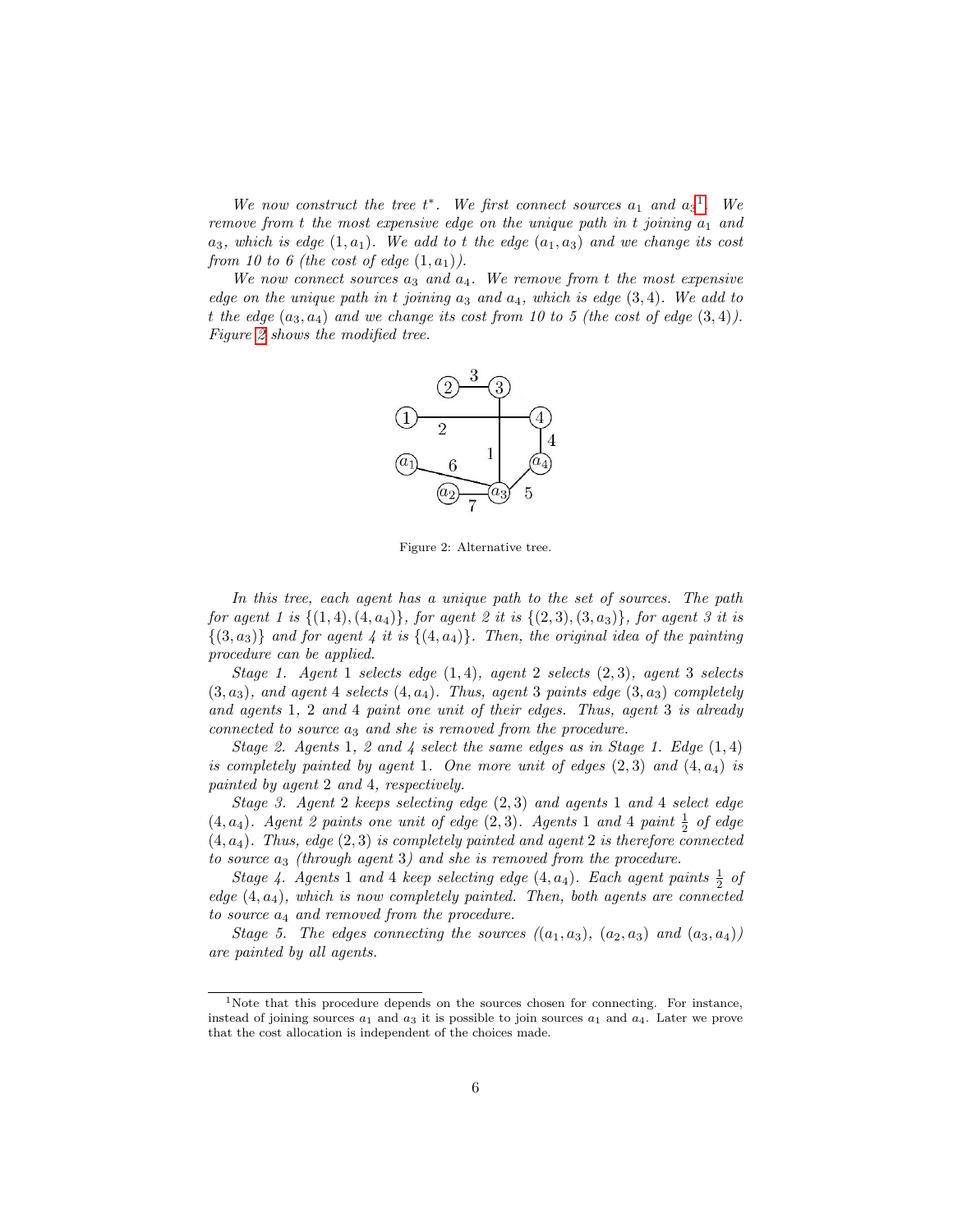|  | Table 1 summarizes this procedure. |  |  |
|--|------------------------------------|--|--|
|--|------------------------------------|--|--|

| Agent $\rightarrow$ | Agent 1    |                | Agent 2 |                               | Agent 3    |                | Agent 4    |                               |
|---------------------|------------|----------------|---------|-------------------------------|------------|----------------|------------|-------------------------------|
| Stage $\downarrow$  | Edge       | Amount         | Edge    | Amount                        | Edge       | Amount         | Edge       | Amount                        |
| Stage 1             | (1,4)      |                | (2, 3)  |                               | $(3, a_3)$ |                | $(4, a_4)$ |                               |
| Stage 2             | (1,4)      |                | (2,3)   |                               |            |                | $(4, a_4)$ |                               |
| Stage 3             | $(4, a_4)$ | $\frac{1}{2}$  | (2, 3)  |                               |            |                | $(4, a_4)$ | $\overline{2}$                |
| Stage 4             | $(4, a_4)$ |                |         |                               |            |                | $(4, a_4)$ |                               |
| Stage 5             | $t_M^*$    | $6 + 7 + 5$    | $t_M^*$ | $6 + 7 + 5$<br>$\overline{4}$ | $t_M^*$    | $6 + 7 + 5$    | $t_M^*$    | $6 + 7 + 5$<br>$\overline{4}$ |
| Total               |            | $\frac{15}{2}$ |         | $\frac{15}{2}$                |            | $\frac{11}{2}$ |            | $\frac{15}{2}$                |

Table 1: Summary of the painting procedure.

We now formally introduce the procedure explained in Example 1. We consider a two-phase procedure. In the first phase, given any  $mt$  t, we construct a tree  $t^*$  with the same cost as  $t$  and where all the sources are connected to one another. In the second phase we apply the painting procedure as in Bergantiños et al. (2014).

Phase 1: Constructing the tree

Given a  $mcstp$  with multiple sources  $(N, M, C)$  and a minimal tree t in  $(N, M, C)$ , let  $P(t_M) = \{S_1, ..., S_{m(t)}\}$  denote the partition of M in connected components induced by  $t_M$ .

We consider an algorithm to construct a minimal tree  $t^*$  of the irreducible problem  $(N, M, C^*)$ .

We start with  $t^0 = t$ . Assume that stage  $\beta$  is defined, for all  $\beta \leq \delta - 1$ . Stage  $\delta$ : We have two cases,

- $P(t_M^{\delta-1}) = \{M\}$ . The algorithm ends and  $t^* = t^{\delta-1}$ .
- $P(t_M^{\delta-1}) \neq \{M\}$ . We define

$$
E(t^{\delta-1}) = \{(i_{h-1}, i_h)\}_{h=1}^q
$$

as the unique path from  $\bigcup_{r=1}^{\delta} S_r$  to  $S_{\delta+1}$  in  $t^{\delta-1}$ , with  $i_0 \in \bigcup_{r=1}^{\delta} S_r$ ,  $i_q \in S_{\delta+1}, i_1 \notin \bigcup_{r=1}^{\delta} S_r$  and  $i_{q-1} \notin S_{\delta+1}$ .

Let  $(i, j)$  be the most expensive edge in  $E(t^{\delta-1})$  (if there are several edges, then select just one). Namely,

$$
c_{ij} = \max_{(k,l)\in E(t^{\delta-1})} \{c_{kl}\}.
$$

We now define,

$$
t^{\delta} = t^{\delta - 1} \setminus (i, j) \cup (i_0, i_q).
$$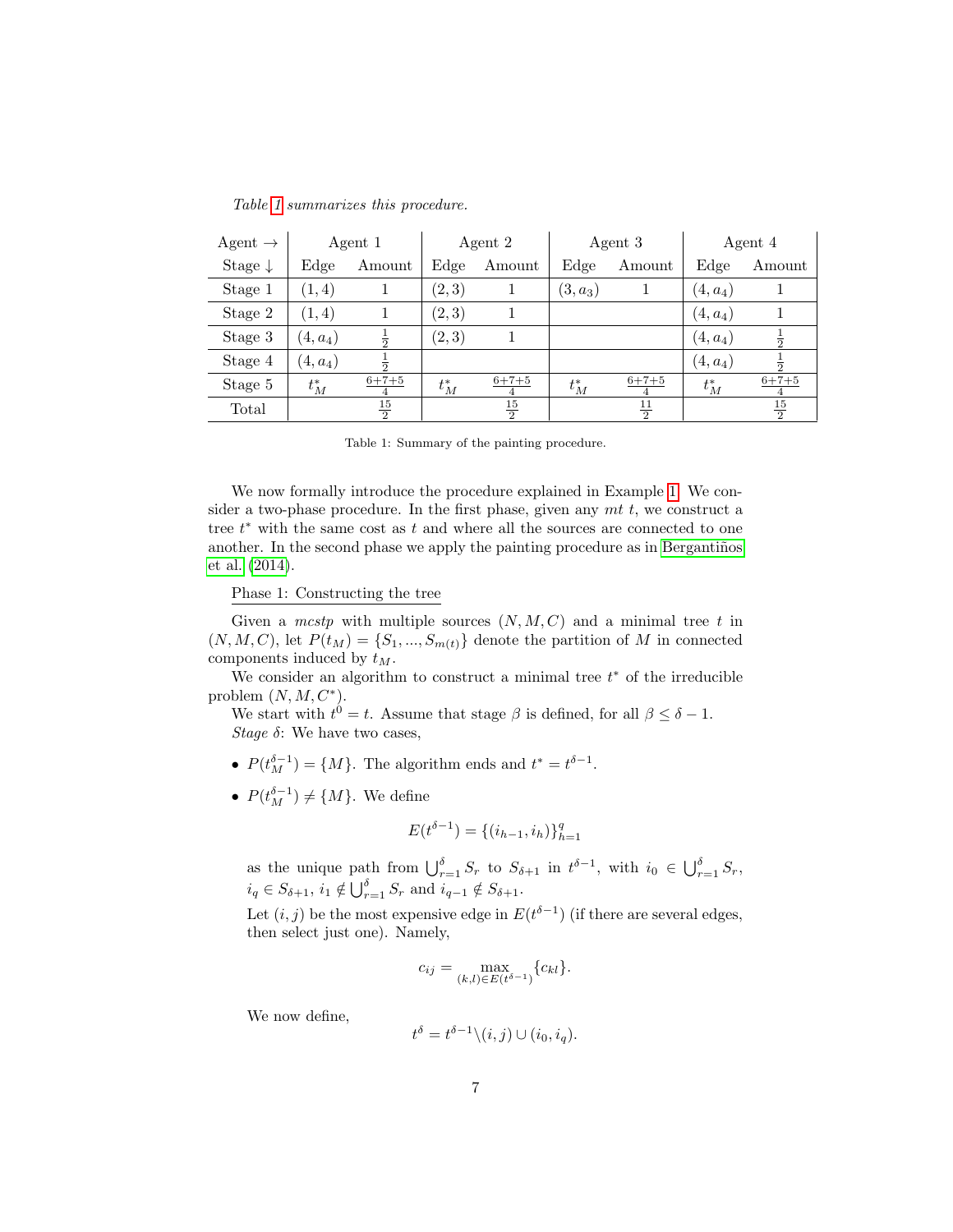This process is completed in a finite number of stages (exactly at  $m(t) - 1$ ) stages and  $1 \leq m(t) \leq m$ . The tree  $t^*$  is a mt for  $(N, M, C^*)$ . Besides  $c(C^*, t^*) = c(C, t)$  and  $t_M^*$  is also a tree.

Notice that given a tree  $t$ , several trees  $t^*$  could be obtained through this procedure.

We now formally apply Phase 1 to Example 1. We start with

$$
t^{0} = t = \{(1, a_{1}), (1, 4), (4, a_{4}), (2, 3), (3, a_{3}), (3, 4), (a_{2}, a_{3})\}.
$$

Stage 1:

•  $P(t_M^0) = \{\{a_1\}, \{a_2, a_3\}, \{a_4\}\}\.$  Then  $E(t^0) = \{(a_1, 1), (1, 4), (4, 3), (3, a_3)\}.$ 

The most expensive edge in  $E(t^0)$  is  $(1, a_1)$ . Thus

$$
t^1 = \{(a_1, a_3), (1, 4), (4, a_4), (2, 3), (3, a_3), (3, 4), (a_2, a_3)\}.
$$

Stage 2:

•  $P(t_M^1) = \{\{a_1, a_2, a_3\}, \{a_4\}\}\.$  Then  $E(t^1) = \{(a_3, 3), (3, 4), (4, a_4)\}.$ 

The most expensive edge in  $E(t^1)$  is  $(3, 4)$ . Thus

$$
t^{2} = \{(a_{1}, a_{3}), (1, 4), (4, a_{4}), (2, 3), (3, a_{3}), (a_{3}, a_{4}), (a_{2}, a_{3})\}.
$$

Stage 3:

•  $P(t_M^2) = \{\{a_1, a_2, a_3, a_4\}\}\.$  Then the algorithm ends and  $t^* = t^2$ .

We know formally define the second phase of our procedure. This phase is obtained by applying the same ideas as in the painting procedure of Bergantiños et al. (2014).

## Phase 2: Painting the tree.

Let  $t^*$  be an  $mt$  in  $(N, M, C^*)$  satisfying that  $t^*$  is a tree over M and  $c(N, M, C^*, t^*) = m(N, M, C)$ . By Phase 1 we know that such tree exists. We take

- $e_i^0$   $(C, t^*) = \emptyset$  for all  $i \in N$ . In general,  $e_i^{\delta}(C, t^*)$  denotes the edge of  $t^*$ assigned to agent i at stage  $\delta$ . Agent i will pay part of the cost of this edge.
- $c^0(C, t^*) = 0$  and  $c^{\delta}(C, t^*)$  represents the part of the cost of each edge that it is paid at stage  $\delta$ .
- $p_i^0(C, t^*) = 0$  for all  $i \in N$ . In general,  $p_i^{\delta}(C, t^*)$  is the cost that agent i pays at stage  $\delta$ .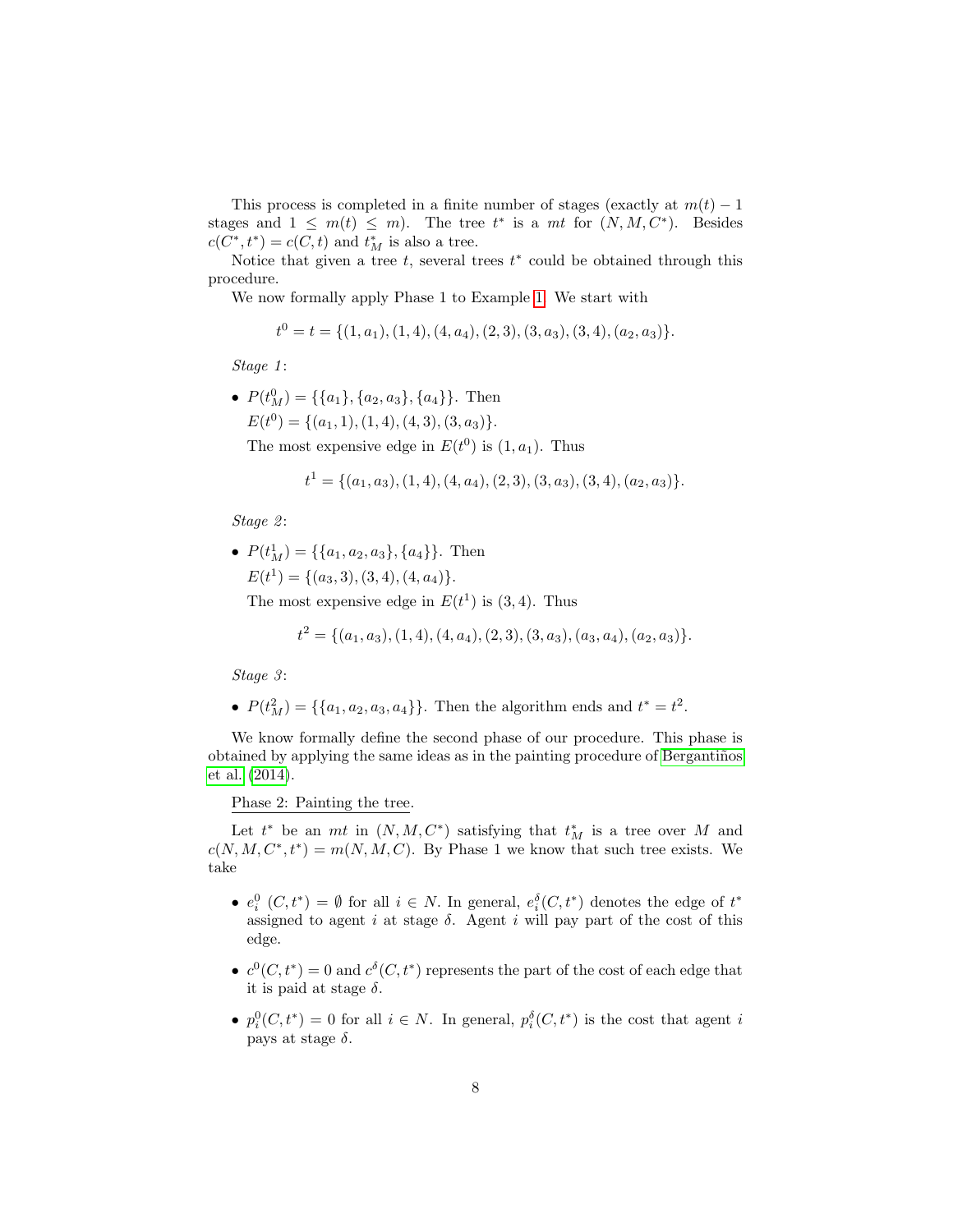•  $E^0(C, t^*) = t^* \setminus t^*_M$  and  $E^{\delta}(C, t^*)$  is the set of unpaid edges of  $t^* \setminus t^*_M$  at stage  $\delta$ .

When no confusion arises we will write  $e_i^{\delta}$ ,  $e_i^{\delta}(C)$  or  $e_i^{\delta}(t^*)$  instead of  $e_i^{\delta}(C, t^*)$ . We will do the same with  $c^{\delta}(C, t^*)$ ,  $p_i^{\delta}(C, t^*)$  and  $E^{\delta}(C, t^*)$ . Assume that stage β is defined, for all  $β ≤ δ - 1$ .

Stage δ:

- For each  $i \in N$ , let  $e_i^{\delta}$  be the first edge in the unique path in  $t^*$  from i to M belonging to  $E^{\delta-1}$ . If all edges in such path are not in  $E^{\delta-1}$ , take  $e_i^{\delta} = \emptyset.$
- For each  $(i, j) \in E^{\delta 1}$  we define

$$
N_{ij}^{\delta} = \{ k \in N : e_k^{\delta} = (i, j) \}
$$

and

$$
c^{\delta} = \min \left\{ c_{ij} - \sum_{r=0}^{\delta - 1} c^r : (i, j) \in E^{\delta - 1} \right\}.
$$

• For each  $i \in N$ , we define

$$
p_i^{\delta} = \begin{cases} \begin{array}{c} c^{\delta} \\ \left| N_{e_i^{\delta}}^{\delta} \right|, \end{array} & \text{if } e_i^{\delta} \neq \emptyset \\ 0, \end{array} \end{cases}
$$

• We define

$$
E^{\delta} = \left\{ (i, j) \in E^{\delta - 1} : \sum_{r=0}^{\delta} c^r < c_{ij} \right\}.
$$

This procedure ends when we find a stage  $\gamma(C, t^*)$  ( $\gamma(C)$ ,  $\gamma(t^*)$  or  $\gamma$  when no confusion arises) such that  $E^{\gamma} = \emptyset$ . Since  $E^0 = t^* \setminus t^*_M$ ,  $E^{\delta+1} \subset E^{\delta}$  and  $E^{\delta+1} \neq E^{\delta}$ ,  $\gamma$  is finite.

Stage  $\gamma + 1$ . The cost of all edges on  $t_M^*$ ,  $c(t_M^*) = \sum_{(i,j) \in t_M^*} c_{ij}^*$ , is divided equally among all agents. Then,

$$
p_i^{\gamma+1} = \frac{c(t_M^*)}{|N|}.
$$

For each problem  $(N, M, C)$ , each mt t, and each  $i \in N$ , we define the painting rule  $f_i^{P,t}$  as

$$
f_i^{P,t}(N, M, C) = \sum_{\delta=1}^{\gamma+1} p_i^{\delta}(C, t^*).
$$

Note that this definition depends on trees  $t$  and  $t^*$  considered.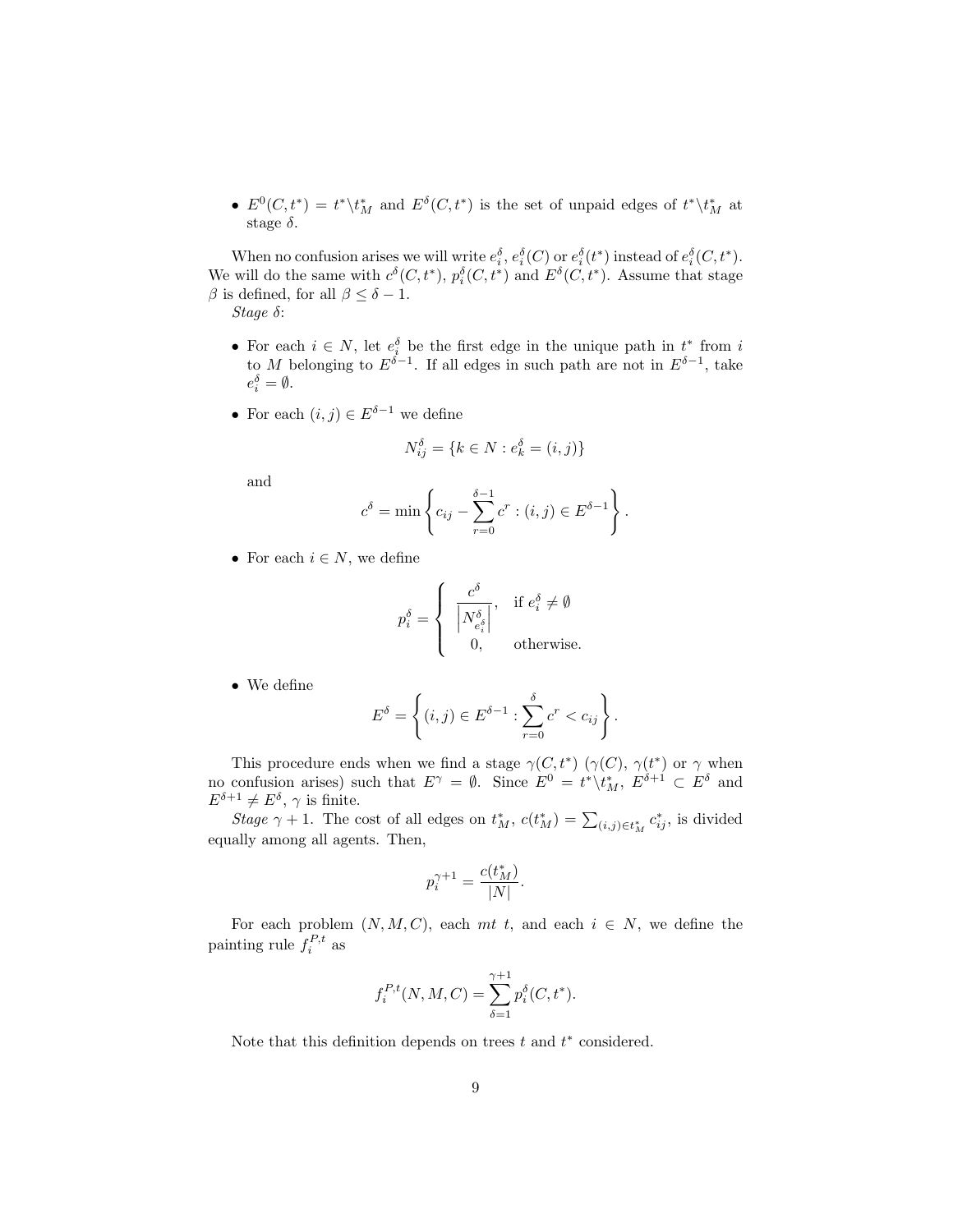**Remark 1.** Suppose that  $|M| = 1$ , i.e., there is a unique source and then we have a classical minimum cost spanning tree problem  $(N, 0, C)$ . Let t be a minimal tree in  $(N, 0, C)$ . In this case, we do not need to apply Phase 1 in our procedure. Thus, we go directly to Phase 2 where  $t^* = t$ . Applying Phase 2 in our procedure is the same than applying the procedure followed in Bergantiños et al. (2014) to the problem  $(N_0, C, t)$ . Then, given a classical minimum cost spanning tree problem  $(N, 0, C)$  and a minimal tree t, the allocation obtained by applying our procedure to  $(N, 0, C)$  and t coincides with the allocation obtained by applying the procedure of Bergantiños et al. (2014) to  $(N_0, C, t)$ . As a consequence we can see our procedure as a generalization of Bergantiños et al.  $(2014)$ to the case of multiple sources.

Now we formally apply Phase 2 to Example 1. We start with:

- $e_1^0, e_2^0, e_3^0, e_4^0 = \emptyset.$
- $c^0 = 0$ .
- $p_1^0$ ,  $p_2^0$ ,  $p_3^0$ ,  $p_4^0 = 0$ .
- $E^0 = \{(1, 4), (4, a_4), (2, 3), (3, a_3)\}.$

Stage 1:

- $e_1^1 = (1, 4), e_2^1 = (2, 3), e_3^1 = (3, a_3)$  and  $e_4^1 = (4, a_4)$ .
- $N_{14}^1 = \{1\}, N_{23}^1 = \{2\}, N_{3a_3}^1 = \{3\}$  and  $N_{4a_4}^1 = \{4\}.$
- $c^1 = \min\{c_{14}, c_{23}, c_{3a_3}, c_{4a_4}\} = \min\{2, 3, 1, 4\} = 1.$
- $p_1^1, p_2^1, p_3^1, p_4^1 = 1.$
- $E^1 = \{(1, 4), (4, a_4), (2, 3)\}.$

Stage 2:

- $e_1^2 = (1, 4), e_2^2 = (2, 3), e_3^2 = \emptyset \text{ and } e_4^2 = (4, a_4).$
- $N_{14}^2 = \{1\}, N_{23}^2 = \{2\}$  and  $N_{4a_4}^2 = \{4\}.$
- $c^2 = \min\{c_{14} 1, c_{23} 1, c_{4a_4} 1\} = \min\{2 1, 3 1, 4 1\} = 1.$
- $p_1^2 = 1$ ,  $p_2^2 = 1$ ,  $p_3^2 = 0$  and  $p_4^2 = 1$ .
- $E^2 = \{(2,3), (4, a_4)\}.$

Stage 3:

- $e_1^3 = (4, a_4), e_2^3 = (2, 3), e_3^3 = \emptyset \text{ and } e_4^3 = (4, a_4).$
- $N_{23}^3 = \{2\}$  and  $N_{4a_4}^3 = \{1, 4\}.$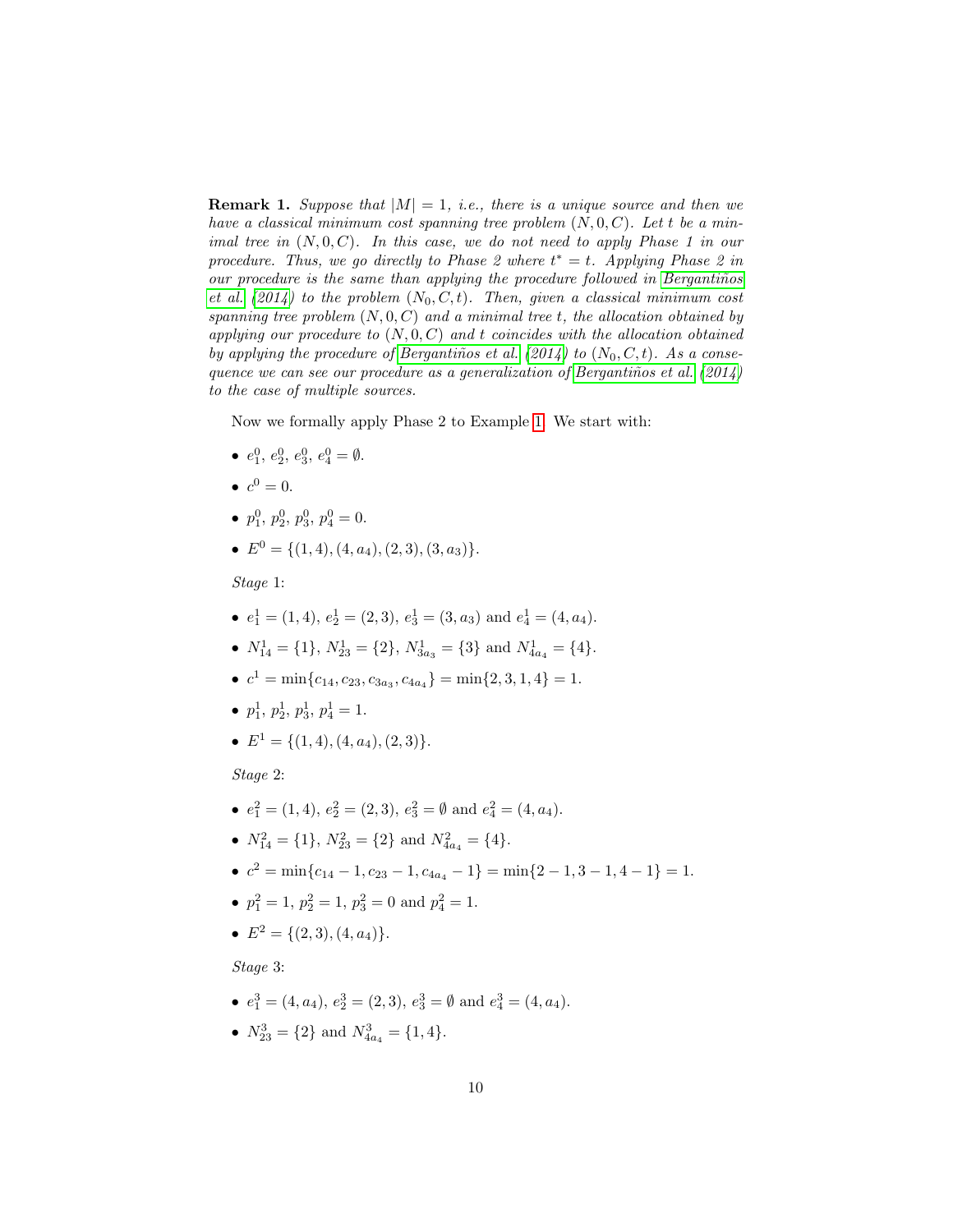- $c^3 = \min\{c_{23} 2, c_{4a_4} 2\} = \min\{3 2, 4 2\} = 1.$
- $p_1^3 = \frac{1}{2}, p_2^3 = 1, p_3^3 = 0$  and  $p_4^3 = \frac{1}{2}$ .
- $E^3 = \{(4, a_4)\}.$

Stage 4:

- $e_1^4 = (4, a_4), e_2^4 = \emptyset, e_3^4 = \emptyset \text{ and } e_4^4 = (4, a_4).$
- $N_{4a_4}^4 = \{1, 4\}.$
- $c^4 = \min\{c_{4a_4} 3\} = \min\{4 3\} = 1.$
- $p_1^4 = \frac{1}{2}, p_2^4 = 0, p_3^4 = 0 \text{ and } p_4^4 = \frac{1}{2}.$
- $E^4 = \emptyset$ . Thus,  $\gamma = 4$ .

Stage 5: For each  $i \in N$ ,

$$
p_i^5=\frac{c(t_M^*)}{4}=\frac{18}{4}=\frac{9}{2}.
$$

Then,

$$
f_1^P(N, M, C) = 1 + 1 + \frac{1}{2} + \frac{1}{2} + \frac{9}{2} = \frac{15}{2},
$$
  
\n
$$
f_2^P(N, M, C) = 1 + 1 + 1 + 0 + \frac{9}{2} = \frac{15}{2},
$$
  
\n
$$
f_3^P(N, M, C) = 1 + 0 + 0 + 0 + \frac{9}{2} = \frac{11}{2},
$$
  
\n
$$
f_4^P(N, M, C) = 1 + 1 + \frac{1}{2} + \frac{1}{2} + \frac{9}{2} = \frac{15}{2}.
$$

We now show that the solution does not actually depend on the minimal tree  $t$  considered initially and the tree  $t^*$  defined in Phase 1. To that end, we introduce two propositions.

**Proposition 1.** Let  $(N, M, C)$  and  $(N, M, C')$  be two mostp with multiple sources satisfying that there is an order  $\sigma$  over the set of edges of  $N \cup M$  such that for all  $i, j, k, l \in N \cup M$  satisfying that  $\sigma(i, j) < \sigma(k, l)$ , then  $c_{ij} \le c_{kl}$  and  $c'_{ij} \le c'_{kl}$ . Let t be a minimal tree in C, C', and  $C + C'$ . Then,

$$
f^{P,t}(N, M, C + C') = f^{P,t}(N, M, C) + f^{P,t}(N, M, C').
$$

*Proof.* Applying Phase 1 to t, we can obtain a common mt  $t^*$  for  $(N, M, C^*)$ ,  $(N, M, C'^*)$  and  $(N, M, C^* + C'^*)$ .

We now compute Phase 2. First, consider the case when for all  $i, j, k, l \in$  $N \cup M$  satisfying that  $\sigma(i, j) < \sigma(k, l)$ , then  $c_{ij} < c_{kl}$  and  $c'_{ij} < c'_{kl}$ . Thus  $c_{ij} + c'_{ij} < c_{kl} + c'_{kl}$ . For all  $i \in N$ , let  $i^M \in N \cup M$  denote the immediate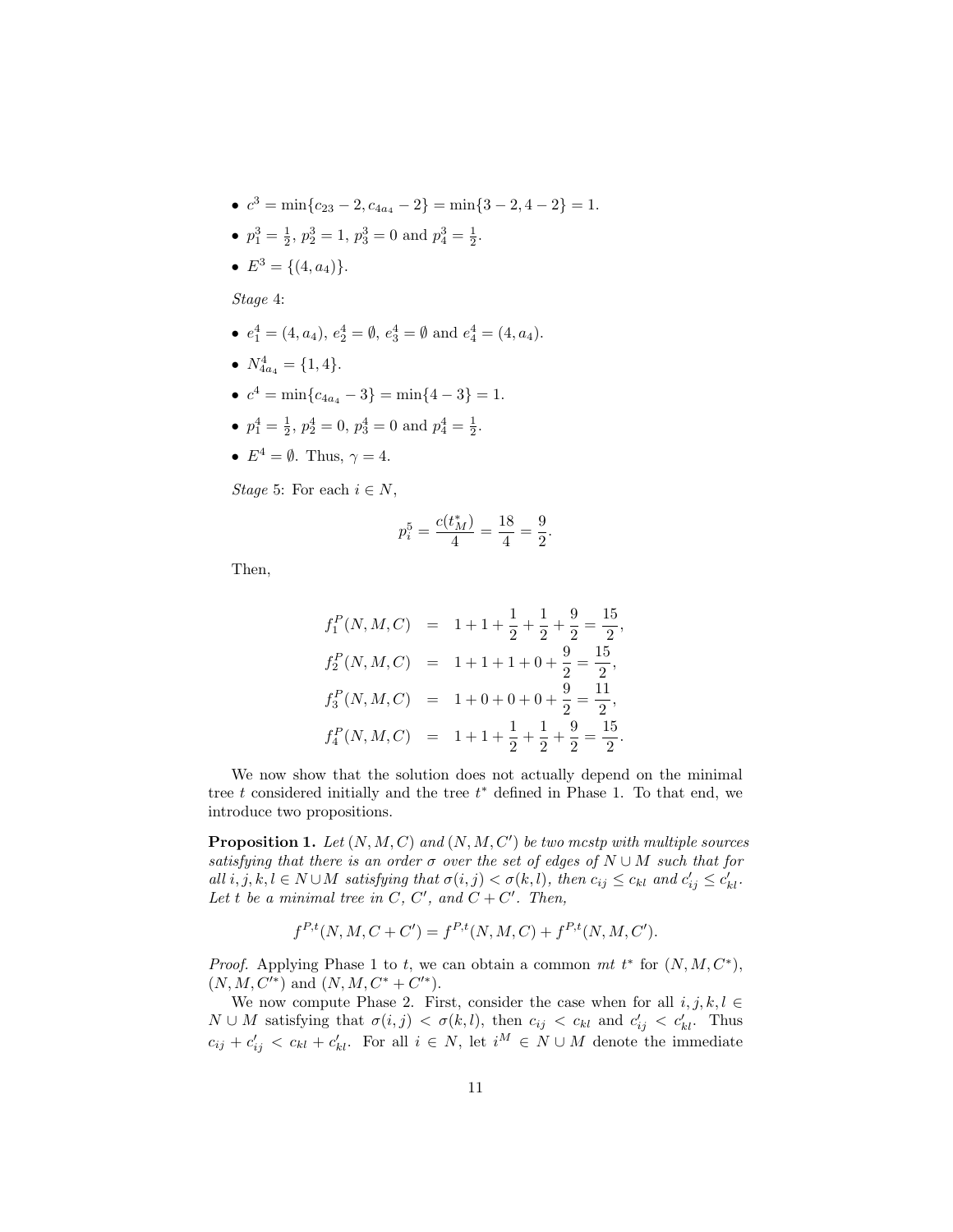successor of i in the unique path from i to  $M$  in  $t^*$ . Without loss of generality, we assume that  $c_{ii^M} < c_{j^M}$  when  $i < j$ , for all  $i, j \in N$ . Then,

Stage 1:

- $\forall i \in N, e_i^1(C) = e_i^1(C') = e_i^1(C + C') = (i, i^M)$ .
- $\forall i \in N$ ,  $N_{ii^M}^1(C) = N_{ii^M}^1(C') = N_{ii^M}^1(C + C') = \{i\}.$
- $c^1(C) = \min_{i \in N} \{c_{ii^M}\} = c_{11^M},$  $c^1(C') = \min_{i \in N} \{c'_{ii^M}\} = c'_{11^M}$  and  $c^1(C+C') = \min_{i\in N} \{c_{ii^M} + c'_{ii^M}\} = c_{11^M} + c'_{11^M}.$
- $\forall i \in N$ ,  $p_i^1(C) = c_{11^M}$ ,  $p_i^1(C') = c'_{11^M}$  and  $p_i^1(C + C') = c_{11^M} + c'_{11^M}$ .

• 
$$
E^1(C) = E^1(C') = E^1(C + C') = \{(i, i^M)\}_{i=2}^{|N|}
$$
.

Then, for all  $i \in N$ ,  $p_i^1(C+C') = p_i^1(C) + p_i^1(C')$ .

Stage 2:

- $\forall i \in N \setminus \{1\}, e_i^2(C) = e_i^1(C), e_i^2(C') = e_i^1(C') \text{ and } e_i^2(C + C') = e_i^1(C + C').$ If  $1^M \in M$  then  $e_1^2(C) = e_1^2(C') = e_1^2(C + C') = \emptyset$ . If  $1^M \notin M$  then  $e_1^2(C) = e_1^2(C') = e_1^2(C + C') = e_{1^M}^1(C).$ Then,  $\forall i \in N$ ,  $e_i^2(C) = e_i^2(C') = e_i^2(C + C')$ .
- $N_{ii^M}^2(C) = N_{ii^M}^2(C') = N_{ii^M}^2(C + C')$ , for all  $i \in N \setminus \{1\}$ .

• 
$$
c^2(C) = \min_{i \in N \setminus \{1\}} \{c_{iiM} - c^1(C)\} = c_{22M} - c_{11M},
$$
  
\n $c^2(C') = \min_{i \in N \setminus \{1\}} \{c'_{iiM} - c^1(C')\} = c'_{22M} - c'_{11M}$  and  
\n $c^2(C + C') = \min_{i \in N \setminus \{1\}} \{c_{iiM} + c'_{iiM} - c^1(C + C')\} = c_{22M} + c'_{22M} - (c_{11M} + c'_{11M}).$ 

• 
$$
\forall i \in N \setminus \{1\}, p_i^2(C) = \frac{c_{22^M} - c_{11^M}}{|N_{e_i^2}^2(C)|}, p_i^2(C') = \frac{c'_{22^M} - c'_{11^M}}{|N_{e_i^2}^2(C')|}
$$
 and  

$$
p_i^2(C + C') = \frac{c_{22^M} + c'_{22^M} - (c_{11^M} + c'_{11^M})}{|N_{e_i^2}^2(C + C')|}.
$$

If  $1^M \in M$  then  $p_1^2(C) = p_1^2(C') = p_1^2(C + C') = 0$ . If  $1^M \notin M$  then  $p_1^2(C) = \frac{c_{22^M} - c_{11^M}}{|N_{e_1^2}^2(C)|}$ ,  $p_1^2(C') = \frac{c'_{22^M} - c'_{11^M}}{|N_{e_1^2}^2(C')|}$  and  $p_1^2(C+C')=\frac{c_{22^M}+c'_{22^M}-(c_{11^M}+c'_{11^M})}{\frac{|\mathcal{N}|^2}{|\mathcal{N}|^2}(\mathcal{C}+\mathcal{C}')|}$  $\frac{[N^2_{e_1^2}(C+C')]}{[N^2_{e_1^2}(C+C')]}.$ 1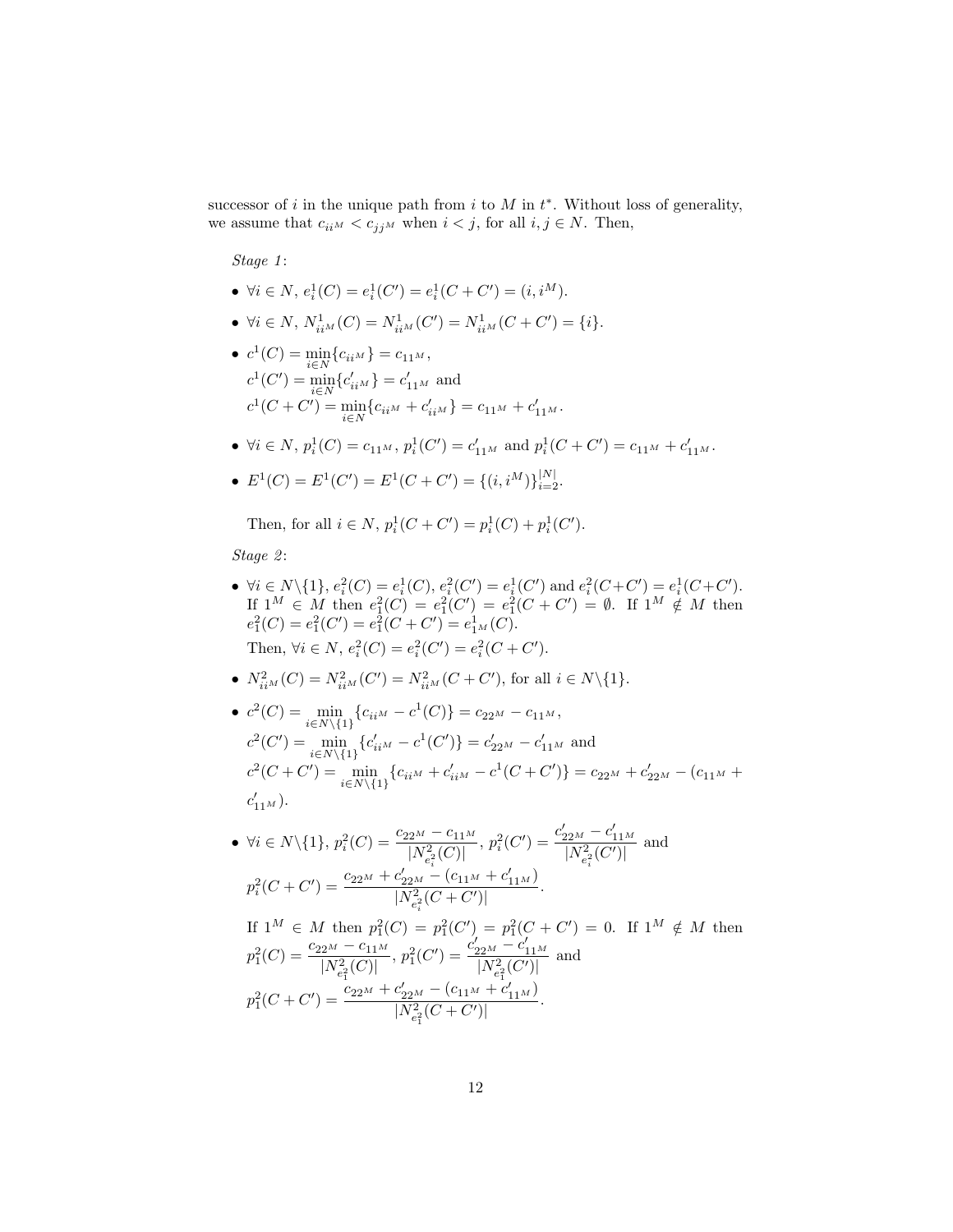•  $E^2(C) = E^2(C') = E^2(C + C') = \{(i, i^M)\}_{i=3}^{|N|}.$ 

Then  $\forall i \in N$ ,  $p_i^2(C + C') = p_i^2(C) + p_i^2(C')$ .

Repeating this argument, we can prove that  $\gamma(C) = \gamma(C') = \gamma(C + C')$  and that for each stage  $\delta = 1, ..., \gamma$  and for every  $i \in N$ , we have that  $p_i^{\gamma}(C + C') =$  $p_i^{\gamma}(C) + p_i^{\gamma}(C')$ . Besides, for every  $i \in N$ ,  $p_i^{\gamma+1}(C) = \frac{c(t_{M}^*)}{|N|}$  $\frac{(t_M^*)}{|N|}, p_i^{\gamma+1}(C') = \frac{c'(t_M^*)}{|N|}$  $|N|$ and  $p_i^{\gamma+1}(C+C') = \frac{c(t_M^*) + c'(t_M^*)}{|N|}$  $\frac{|\mathcal{C}(M)|}{|N|}$ . Thus,

$$
f^{P,t}(N, M, C + C') = f^{P,t}(N, M, C) + f^{P,t}(N, M, C').
$$

Now, consider the general case when, if  $\sigma(i, j) < \sigma(k, l)$ , then  $c_{ij} \leq c_{kl}$  and  $c'_{ij} \leq c'_{kl}$ . Let  $C^{\varepsilon}$  and  $C'^{\varepsilon}$  be two cost functions such that:

- For each  $i, j \in N \cup M$ ,  $c_{ij} \varepsilon \leq c_{ij}^{\varepsilon} \leq c_{ij} + \varepsilon$  and  $c'_{ij} \varepsilon \leq c'_{ij} \leq c'_{ij} + \varepsilon$
- If  $\sigma(i, j) < \sigma(k, l)$  then  $c_{ij}^{\varepsilon} < c_{kl}^{\varepsilon}$  and  $c_{ij}^{\prime \varepsilon} < c_{kl}^{\prime \varepsilon}$ .
- t is a minimal tree in  $C^{\varepsilon}$ ,  $C'^{\varepsilon}$ , and  $C^{\varepsilon} + C'^{\varepsilon}$ .

Notice that  $C^{\varepsilon}$  and  $C'^{\varepsilon}$  satisfy the condition in the first case studied. So,  $f^{P,t}(N, M, C^{\varepsilon} + C'^{\varepsilon}) = f^{P,t}(N, M, C^{\varepsilon}) + f^{P,t}(N, M, C'^{\varepsilon}).$ 

Finally, taking into account the definition of the rule  $f^{P,t}$ , we have that  $\lim_{\varepsilon \to 0} f^{P,t}(N, M, C^{\varepsilon}) = f^{P,t}(N, M, C), \lim_{\varepsilon \to 0} f^{P,t}(N, M, C'^{\varepsilon}) = f^{P,t}(N, M, C')$ and  $\lim_{\varepsilon \to 0} f^{P,t}(N, M, C^{\varepsilon} + C'^{\varepsilon}) = f^{P,t}(N, M, C + C')$ . Thus,

$$
f^{P,t}(N, M, C + C') = f^{P,t}(N, M, C) + f^{P,t}(N, M, C'). \square
$$

We now prove that for each problem  $(N, M, C)$  and every minimal tree t the painting rule associated with  $t$  coincides with the folk rule. Thus, the painting rule is well defined and is independent of the minimal tree  $t$  and the tree  $t^*$ computed in Phase 1.

**Proposition 2.** For every problem  $(N, M, C)$  and every minimal tree t for  $(N, M, C),$ 

$$
f^{P,t}(N,M,C) = F(N,M,C).
$$

*Proof.* By Lemma 1, we know that  $C = \sum_{n=0}^{m(C)}$  $\sum_{q=1}^{\infty} x^q C^q$  where for each q,  $(N, M, C^q)$ 

is a simple problem. Besides t is a minimal tree for each  $(N, M, C<sup>q</sup>)$ . By Proposition 1 and the definition of the folk rule  $F$ , it is enough to prove that  $f^{P,t}(N,M,C^q) = F(N,M,C^q)$  when  $(N,M,C^q)$  is a simple problem and t is a minimal tree in  $(N, M, C<sup>q</sup>)$ .

Let  $t^*$  be a tree obtained on Phase 1. For all  $i \in N$ , let  $i^M \in N \cup M$  denote the immediate successor of i in the unique path from i to  $M$  in  $t^*$ . Now, we apply the procedure of Phase 2:

Stage 1: Take  $i \in N$ .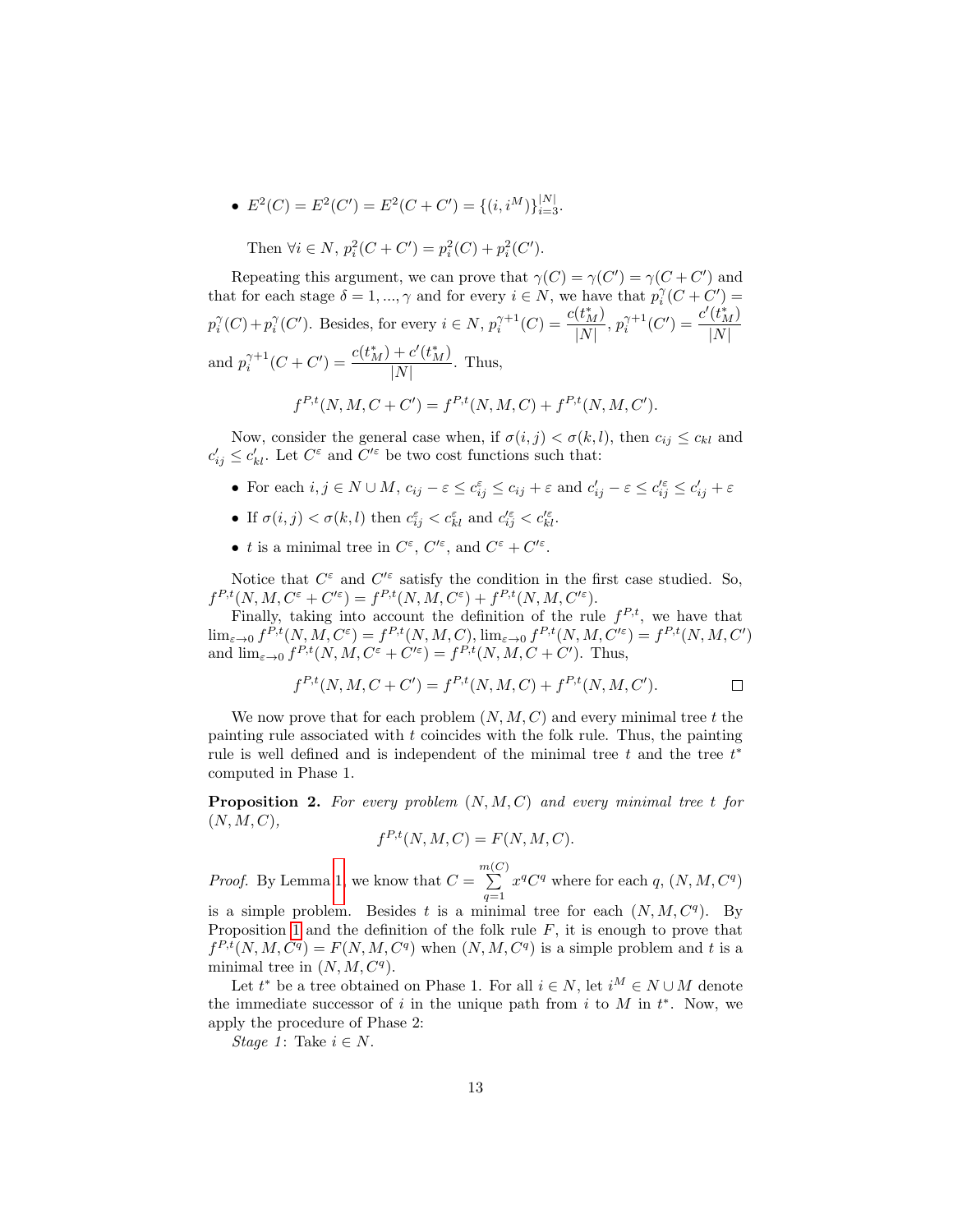- $\forall i \in N, e_i^1(C^q, t^*) = (i, i^M).$
- $\forall i \in N, N^1_{ii^M}(C^q, t^*) = \{i\}.$

Let  $P = \{S_1, ..., S_p\}$  be the partition of  $N \cup M$  in  $C^q$ -components. We consider several cases:

*Case 1*:  $S(i, P) \cap M \neq \emptyset$ , for all  $i \in N$ . Then,

- $c^1(C^q,t^*)=0.$
- $\forall i \in N, p_i^1(C^q, t^*) = 0.$
- $E^1(C^q,t^*)=\emptyset$ .

Then,  $\gamma = 1$  and  $\forall i \in N$ ,

$$
p_i^2(C^q, t^*) = \frac{|S_k : S_k \cap M \neq \emptyset| - 1}{|N|}.
$$

Thus,  $\forall i \in N$ ,

$$
f_i^{P,t}(N, M, C^q) = \frac{|S_k : S_k \cap M \neq \emptyset| - 1}{|N|} = F(N, M, C^q).
$$

Case 2:  $|S(i, P)| = 1$ , for all  $i \in N$ . Then  $S(i, P) \cap M = \emptyset$ ,  $\forall i \in N$ . Now

•  $c^1(C^q,t^*)=1$ .

• 
$$
\forall i \in N, p_i^1(C^q, t^*) = 1 = \frac{1}{|S(i, P)|}.
$$

•  $E^1(C^q,t^*)=\emptyset$ .

As in the first case,  $\gamma = 1$  and  $\forall i \in N$ 

$$
p_i^2(C^q, t^*) = \frac{|S_k : S_k \cap M \neq \emptyset| - 1}{|N|}.
$$

Therefore

$$
f_i^{P,t}(N,M,C^q) = \frac{1}{|S(i,P)|} + \frac{|S_k: S_k \cap M \neq \emptyset| - 1}{|N|} = F(N,M,C^q).
$$

Case  $3$ : Otherwise.

- $c^1(C^q,t^*)=0.$
- $\forall i \in N, p_i^1(C^q, t^*) = 0.$
- $E^1(C^q, t^*) = \{(i, i^M) \in E^0 : c_{ii^M}^q = 1\} \neq \emptyset.$

Stage 2: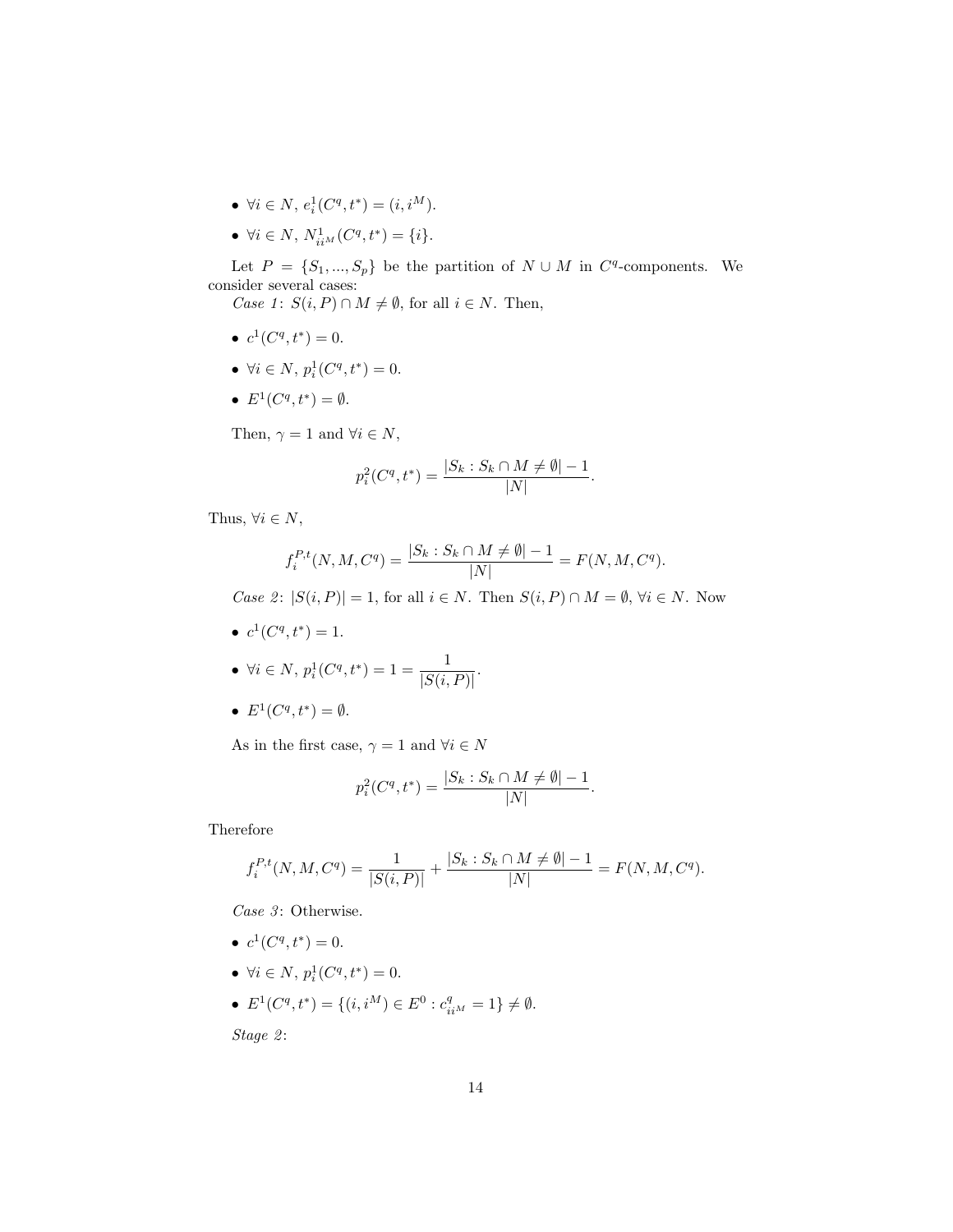• Let  $i \in N$ . If  $S(i, P) \cap M \neq \emptyset$ , then  $e_i^2(C^q, t^*) = \emptyset$ . If  $S(i, P) \cap M = \emptyset$ , there exists a unique  $j \in S(i, P)$  such that  $(j, j^M) \in E^1$ . Thus  $e_i^2(C^q, t^*)$  =  $(j, j^M)$ .

• 
$$
N_{e_i^2}^2(C^q, t^*) = S(i, P).
$$

$$
\bullet \ c^2(C^q, t^*) = 1.
$$

• For each  $i \in N$ ,

$$
p_i^2(C^q, t^*) = \begin{cases} 0, & \text{if } S(i, P) \cap M \neq \emptyset \\ \frac{1}{|S(i, P)|}, & \text{otherwise.} \end{cases}
$$

•  $E^2(C^q,t^*)=\emptyset$ .

In this case,  $\gamma = 2$  and  $\forall i \in N$ 

$$
p_i^3(C^q, t^*) = \frac{|S_k : S_k \cap M \neq \emptyset| - 1}{|N|}.
$$

Then,

$$
f_i^{P,t}(N,M,C^q) = \begin{cases} \frac{|S_k: S_k \cap M \neq \emptyset| - 1}{|N|}, & \text{if } S(i,P) \cap M \neq \emptyset\\ \frac{1}{|S(i,P)|} + \frac{|S_k: S_k \cap M \neq \emptyset| - 1}{|N|}, & \text{otherwise.} \end{cases}
$$

Therefore, 
$$
f_i^{P,t}(N, M, C^q) = F_i(N, M, C^q)
$$
, for all  $i \in N$ .

Since the rule coincides with the folk rule, which does not depend on the tree t chosen, the rule can be denoted by  $f^P$  instead of  $f^{P,t}$ .

Bergantiños et al.  $(2017)$  extend the folk rule for mestp with multiple sources using four approaches: As the Shapley value of the irreducible game (Bergantiños and Vidal-Puga  $(2007)$ , as an obligation rule (Tijs et al.  $(2006)$ ) and Bergantiños and Kar  $(2010)$ ), as a partition rule (Bergantiños et al.  $(2010, 2011)$ ), and through a cone-wise decomposition (Branzei et al. (2004) and Bergantiños and Vidal-Puga (2009)). Thus, the painting rule is a new way of calculating the extension of the folk rule to this context. The main advantage of this approach is that it makes it very clear that the allocation of an agent given by the folk rule depends only on her path to the sources and the connection cost between them in the irreducible problem.